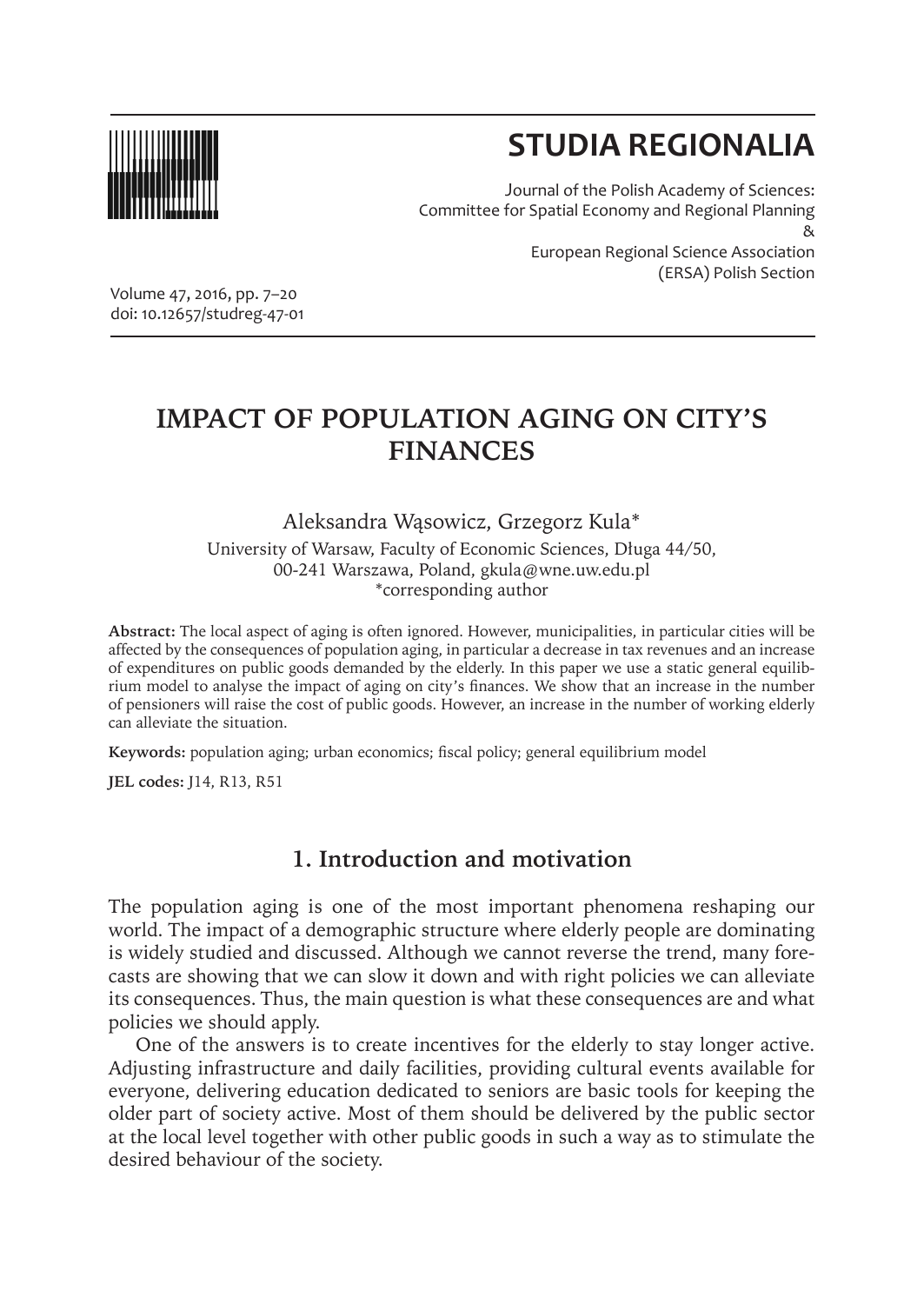Since there are often no nationwide rules on local policies towards aging, municipalities have a lot of freedom in a way in which they can answer the needs of their older inhabitants. Moreover, among all municipalities the cities, in particular big cities are growing older faster than the rest of the country. Therefore, it is a great environment for finding solutions for counteracting the consequences of population aging. From the local perspective it is easier to see real needs of senior citizens and try to satisfy them. In this paper we want to analyse interactions within the aging city, which is the first step for planning new policies of motivating elderly people to work and to remain an active part of a community.

This work fills a gap in the literature. On a country level many papers have proven significance of the problem and are analysing the impact of an increasing number of the elderly. Most of them show that increasing the number of working elderly seems to be best solution available. However, the analyses of aging at the local level, although numerous, often do not focus on general consequences of aging processes. Many existing papers focus on relatively narrow problems like housing or transportation. Clearly, a wider perspective of the effects of aging at the local level is necessary. Therefore, in this paper we bring together the population, local authorities and local market in order to show the need for increasing the labour market activity of the elderly and to prove that spending money on public goods required by elderly people in a long run is nothing else than an investment.

In order to achieve these objectives we build a simple static general equilibrium model of municipality, which focuses on the city as a separate economy. The model defines relations between households, local market and local authorities, assuming that there is one consumption good provided by the market, a public good provided by the city and labour is the only production factor. The central government is in the model as an external tax gatherer and provider of retirement benefits and subsidies for the local government. The main idea of finding an impact of increasing number of elderly can be explained by assuming that there are 3 types of households: working households, households of active/working seniors and households of inactive elderly. Of course, each household has specific demand function and the weight of these demands depends on the population structure.

Next section contains analysis of a problem It includes not only description of a population aging but also its impact on a city. Third section is a literature review of the impact of aging on local level and of the methodology used in such studies. Later part is focused on a model, its design, derivation and solution. The last chapter contains conclusions about outcomes from the model.

## **2. Analysis of the problem**

The problem of aging is crucial and concerns everyone in developing and developed countries. Thus, it is the subject of extensive research in many disciplines. In local and regional analysis current demographic trends and populations' projections are used as a basis for very practical studies, concerning for example public transport or housing (e.g. Kanaroglou et al. 2009; Maoh et al. 2007; Fernandez-Carro 2012).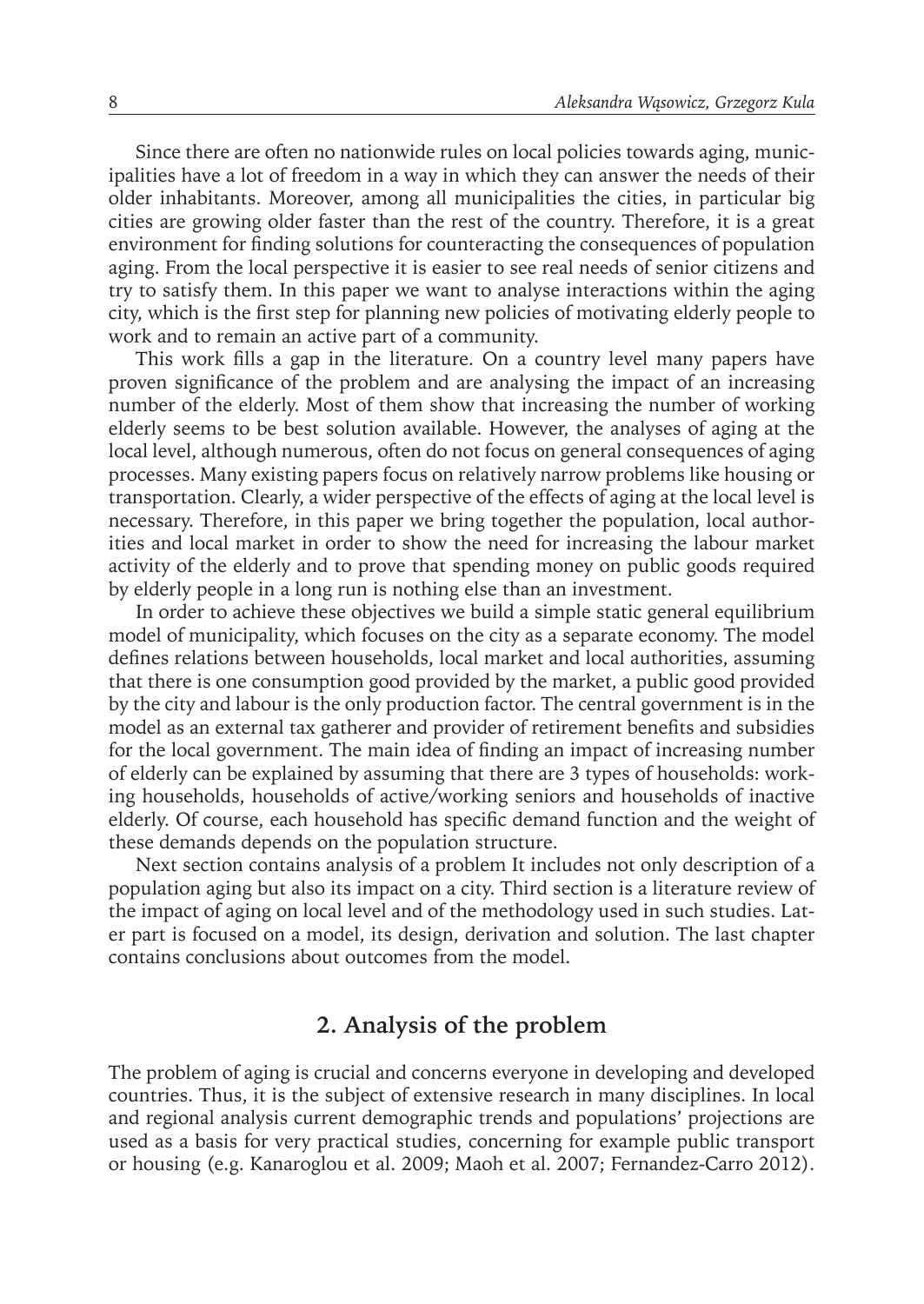Such works are very useful for local governments in planning development of their municipality or region.

Another issue is the cost of retirement. Many studies prove that not only the higher number of pensioners is increasing spending on benefits and decreasing income from taxes but also that it changes preferences of median voter (e.g. Conde-Ruiz et al. 2005). In such case the preferences will have to adjust to the needs of increasing group of poorer seniors who require financial help from government, which has lower revenues. The easiest solution is to raise the retirement age (Bielecki et al. 2014). However, further researches showed the pension's reform should include supporting incentives for staying employed for satisfying effect (Staubli & Zweimuller 2012). In this field local governments' role is very important, since creating environment fitted to needs of elderly people is necessary for not excluding them from a community. Adapting city structure for older people is crucial for keeping them active and self-contained for a long time. The problem is that such policies can be expensive. Therefore, in our work we would like to focus on impact of aging on city's finances.

The biggest problem of aging that concerns cities is that there appears a huge group that is not active and requires special assistance. Therefore, we can easily see fiscal effects of population aging (Lee & Edwards 2002). Since retirement benefits are on average lower than wages, pensioners provide significantly lower revenues for city's budget. However, they need a lot of social services. In case when working-age people group is not big enough to cover these expenditures with taxes it creates permanent fiscal pressure. Thus, municipalities have to do whatever they can to motivate the elderly to continue working. Making city age-friendly and promoting "active aging"1 makes it much easier for elderly to join social and professional activities. Therefore, this process can be seen as investment, which will alleviate financial pressure on local governments.

In Poland the data proves that municipalities with the highest share of elderly are biggest cities in the country, which are aging much faster than their neighbourhood. Such process can be explained in many ways. One of the reasons is historical processes with migrations to cities and baby-boom after the II world war. Another reason is the move to the suburbs of the young and middle-aged. Still another reason is prices of property and goods in big cities that in many cases make it infeasible for young people to settle down.

In Poland big cities have quite large freedom in managing their own budget. However, the problem is connected with raising revenues. Only small part of income is collected by city directly and it is usually a property/land tax which has limits established by the central government. Another part of revenue is a share in central government income taxes paid by citizens and companies which are established in the city. Next source is the subventions and grants from the central budget which depend mainly on the size of population. Moreover, rich municipalities have to transfer part of their revenues to poorer region. Such situation makes managing

<sup>1</sup> "Active aging" is defined as process of optimization of availability of health care, participation in society and security due to increase life quality of elderly (WHO 2002).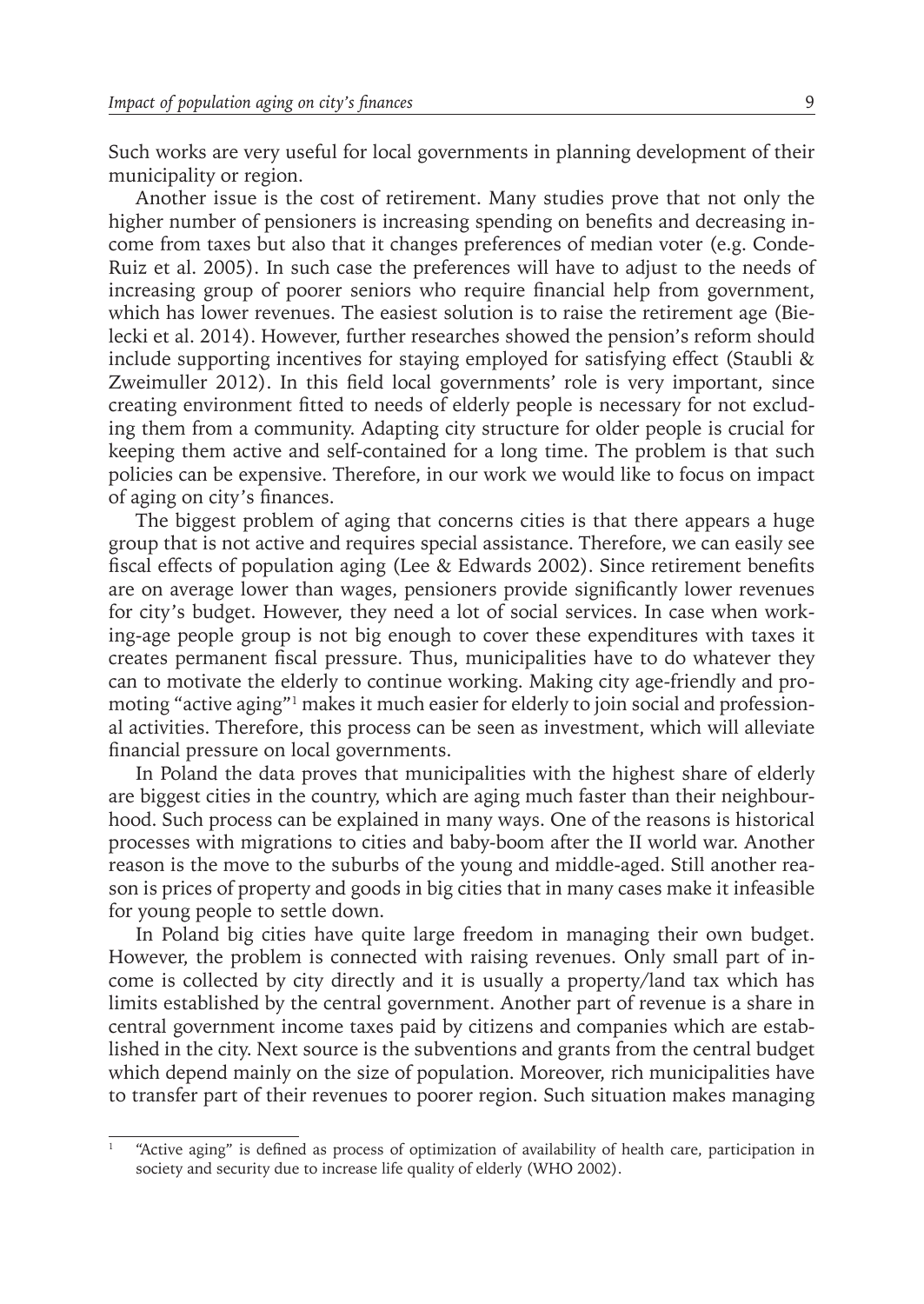a city much harder but it still confirms that the city needs a lot of taxes and growing number of retirees is a risk to the city's finances.

#### **3. Literature review**

In the formal studies of cities, the key element is to properly define interactions in the city (Batty 2008). As for all models of this type, the population structure is one of the significant factors. However, in many of them aging is not a crucial aspect. Usually researchers are concentrating on population density (e.g. Abdel-Rahman & Anas 2004), migrations (e.g. Kopp 2000) or city crowdedness, like Rappaport (2006). Nevertheless, we can find models analysing demographic shocks in details (e.g. Horridge 1999). Such papers usually are focused on situation of certain country and use general equilibrium model to provide wide perspective of the problem (Jimeno et al. 2008).

In general, although not always referring to formal, theoretical models, the literature on aging and its consequences on the local level is abundant. As mentioned in the previous section there are many studies concerning practical issues, like housing or transportation in a municipality. Another type of approach consists of analyses of the determinants of local ageing and their consequences in a given city (e.g. Olberek-Żyła 2013 for Bielsko-Biała in Poland) or in all municipalities or regions of a given territory or type (e.g. Podogrodzka 2013; Gregory & Patuelli 2015). There are also some international comparisons and reports with policy advices (e.g. OECD 2015; WHO 2007). It is worth noting that some of those papers use different forms of spatial analysis, like spatial econometrics (e.g. Hiller & Lerbs 2016) or GIS (e.g. Engels & Liu 2011).

There are not many papers that combine general equilibrium model for cities and aging due to complexity of the problem. Usually general equilibrium models are used to analyse this phenomenon for whole countries, like Lin et al. (2013) for Taiwanese economy or Productivity Commission (2013) for Australia. In local studies one of important aspects that should be included in the analysis is government revenues, mostly based on taxes (Kim et al. 2014), which can be included in a model in a few ways simultaneously (Harberger 1962; Wing 2004). However, regional or municipal income includes also subsidies and/or transfers from higher levels of government (Kim et al. 2014). As far as an analysis of a city using a formal general equilibrium model is concerned, one of the most developed examples is a model for Melbourne (Horridge 1999), developed to study land use and travel demands. As in our model in this work goods are divided only into 2 categories: one provided by the city and another comprising all other goods.

The simplest models that analyse cities are assuming one central point with circular surroundings and that land is not a factor of production (Abdel-Rahman & Anas 2004). The land has rent paid to a local government and redistributed among residents what reflects a tax from land paid directly to a city budget, which is similar to our model. However, in other models land is a production factor, like in Haughwout (2004), where production of a firm depends on labour required and possessed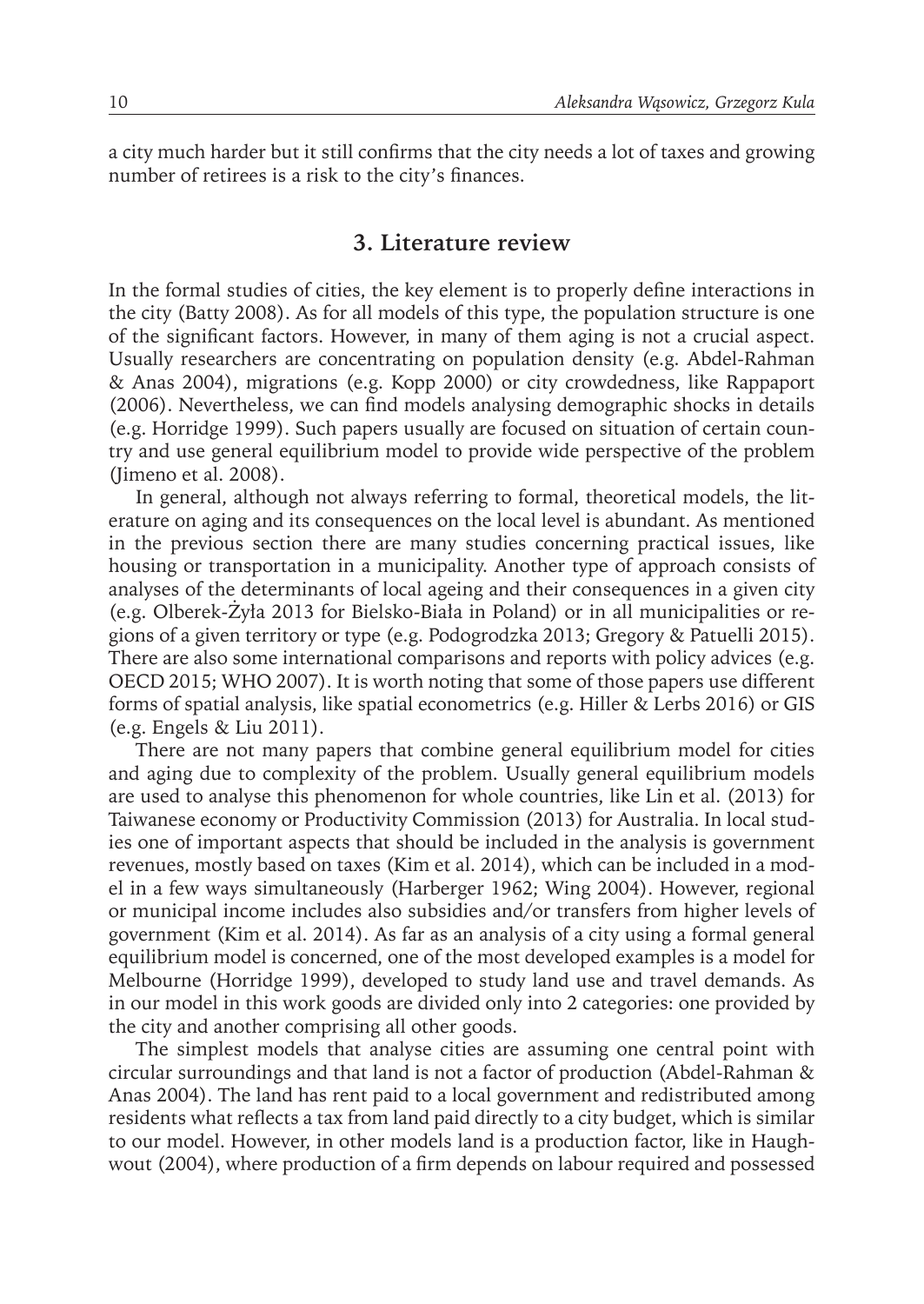land, which is the approach we are following. In many papers (Rubinfield 1987), as in ours, for simplicity total income of households is allocated only among public and commercial goods.

### **4. The model**

We build a static model of a city, in which the central government is the only outside element. Consumers are divided into three types of households: households of working adults (A), households of working pensioners (B) and households of non – working pensioners (C). Each of those households is represented by one adult. Pensioners receive their retirement benefits and working households earn wages. They buy goods on the market and supply labour for the market and the city. The city buys labour and delivers public goods. Those goods are produced using labour and other resources of the local government, or are bought from outside the city, meaning that the payment for them disappears from local economy. This purchase may be necessary when the demand for public goods is high and/or the municipal resources, mainly labour, are not sufficient to produce enough public goods to satisfy this demand. Thus, apart from wages, there is a certain cost of producing public goods, which must be covered by the city. Both households and firms pay income taxes to the central government, which in turn pays out pensions, and delivers to the city its share of income taxes and a subsidy. Households and firms pay also local tax, i.e. a tax on land to the local government. The structure of a model is presented in Figure 1 and the list of variables used in the model is presented in Table 1.

For deriving this model we have to make the following assumptions:

- 1. A perfectly competitive market of producers is restricted to the producers from a city which are identical and treated as a unit.
- 2. The factors of production are labour and land. There is no capital. Each household owns one unit of land. Each firm disposes of a constant endowment of land.
- 3. There are no migrations<sup>2</sup>.
- 4. The city's budget is always balanced.
- 5. There is one commercial good provided by the market and one public good, a generalization of all services and facilities that the city can provide.
- 6. All working households provide one unit of labour in exchange for wage, which is the same for all ages. Wages are set by the market and a city is the wage-taker.
- 7. Price of public good for consumers is equal  $1<sup>3</sup>$ .
- 8. Pensions have value established by central government and it is constant.

In order to solve the model and to find the cost of the public good we have to define and solve two problems: households' utility maximization and firms' profit

<sup>&</sup>lt;sup>2</sup> Obviously migrations are crucial when we analyse aging. An inflow of migrants, who are usually in working age, to a city can improve the demographic situation of this municipality and as a consequence its financial condition. With emigration the situation deteriorates. However, since our model is static we are ignoring this phenomenon, because the effects of migrations are more likely to be felt in the long-run.

<sup>&</sup>lt;sup>3</sup> This assumption is necessary to close our model.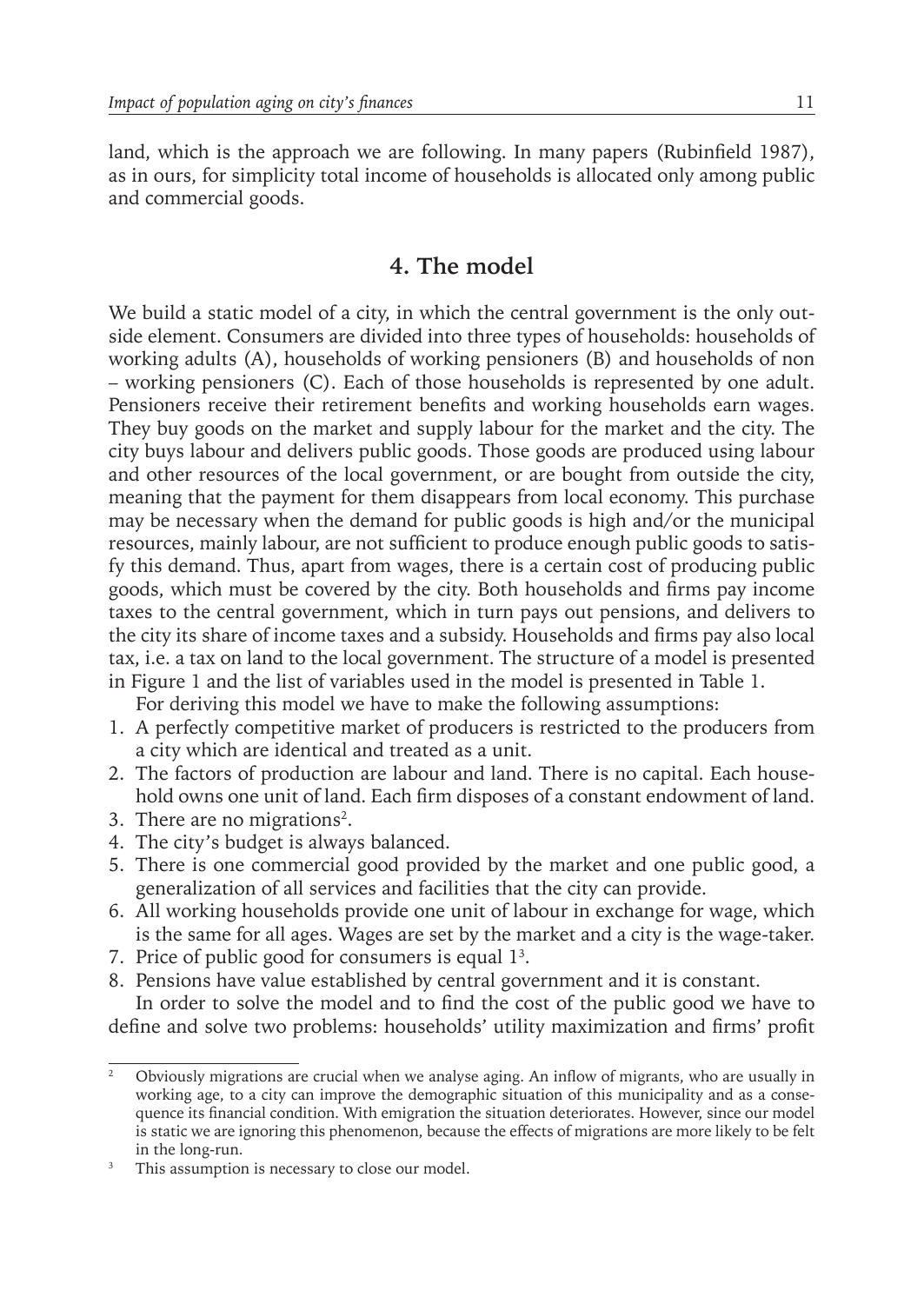

Fig. 1. Structure of the model Source: Own study.

maximization. The first yields demand for public and commercial goods, while the second yields the firms' demand for labour. From these demands we can derive equilibrium price of the commercial good and wage, which allows to calculate the cost of public good. First, we have to define functions describing utilities, profits and budget constraints. Starting with the latter, household budget constraints have following forms:

(1) 
$$
H_A = w(1 - t_H) - T - px_A - PG_A
$$

(2) 
$$
H_{B} = (w + p) (1 - t_{H}) - T - px_{b} - PG_{B}
$$

(3) 
$$
H_c = P(1 - t_H) - T - px_c - PG_c
$$

Households earn net wage and/or net pension, pay land tax, and pay for its consumption of public and commercial goods. Each function is for a particular type of household, which differ by the source of income. Households A are representing working people who are earning wages. Households B include families of working pensioners which are earning money both from work and pension. Households C are representing only pensioners. Since the model is stationary, the number of households of each type is constant.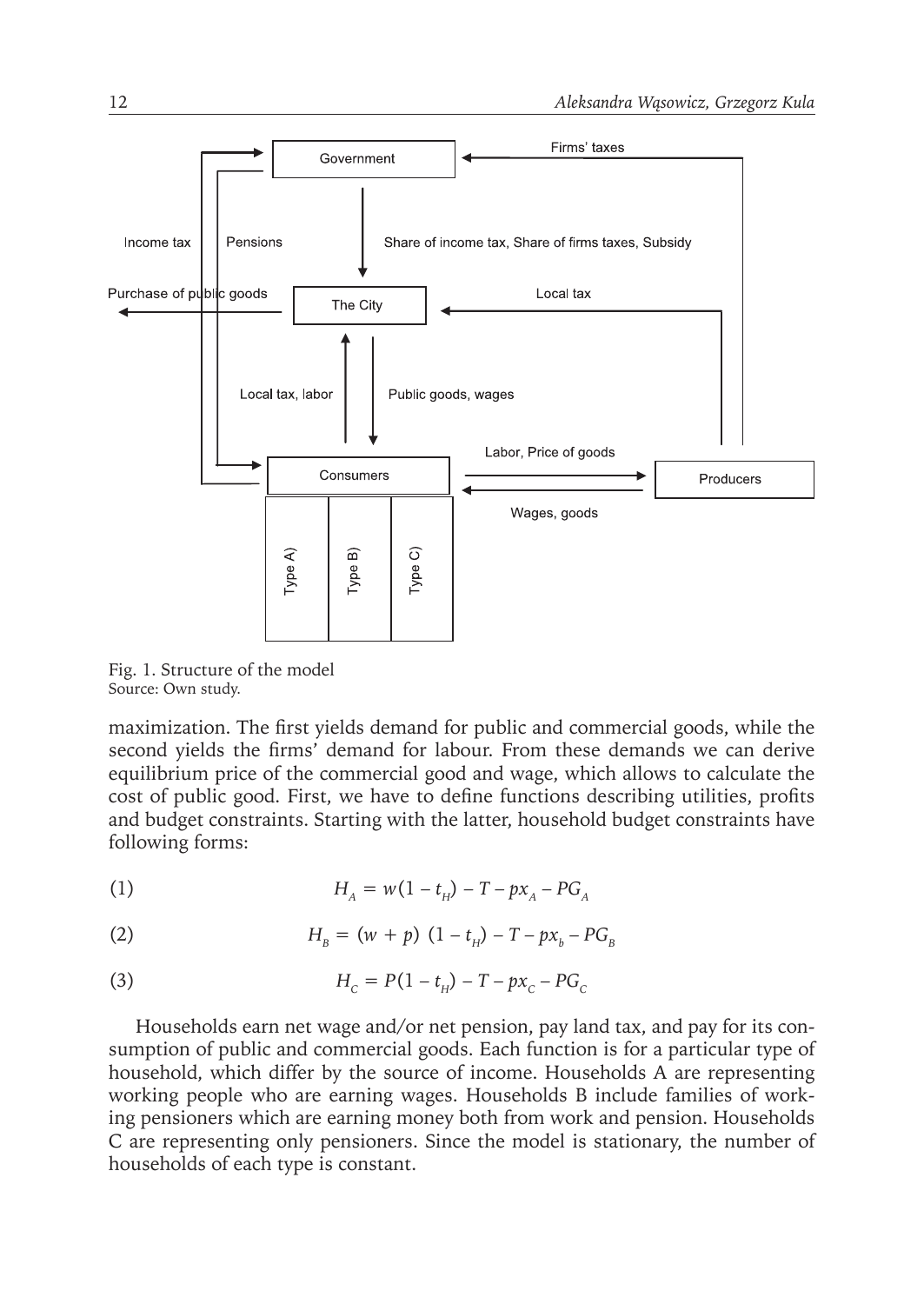| No. | Shortcut        | Description                                                      |
|-----|-----------------|------------------------------------------------------------------|
| 1.  | H,              | Income of a household from certain category                      |
| 2.  | W               | Wages level                                                      |
| 3.  | $t_{\rm H}$     | Income tax of a household                                        |
| 4.  | $t_{\rm F}$     | Income tax of firms                                              |
| 5.  | $\pi$           | Profits of firms                                                 |
| 6.  | p               | Price of commercial good                                         |
| 7.  | PG <sub>i</sub> | Demand for public goods of a household from certain category     |
| 8.  | $X_i$           | Demand for commercial goods of a household from certain category |
| 9.  | $\mathbf x$     | Total production of commercial good                              |
| 10. | $L_i$           | The amount of labour required in certain sector                  |
| 11. | R               | The amount of land possessed by firms                            |
| 12. | T               | Land tax                                                         |
| 13. | $n_{i}$         | The amount of households from certain category                   |
| 14. | $U_i$           | Utility function of household from certain sector                |
| 15. | S               | Subsidy                                                          |
| 16. | y               | Cost of public good                                              |
| 17. | $\alpha$        | Elasticity of demand for households of workers                   |
| 18. | β               | Elasticity of demand for households of working pensioners        |
| 19. | γ               | Elasticity of demand for households of non-working pensioners    |
| 20. | $\mu$           | Elasticity of production of a firm                               |

Table 1. List of labels

Source: Own study.

The profit equation of a firm:

$$
\pi = (1 - t_F) (px - wL_F - TR)
$$

City budget constraint:

 $(5)B = n_A st_H w + n_B st_H (w + P) + n_C st_H P + st_F \pi + T(n_A + n_B + n_C + R) + S - wL_C - yPG$ 

The utility functions of households:

$$
(6) \t\t U^A = PG_{A}^{\alpha} x_A^{(1-\alpha)}
$$

$$
(7) \tU^B = PG_{B}^{\beta} \mathcal{X}_{B}^{(1-\beta)}
$$

$$
(8) \tU^c = PG_C^{\gamma} x_c^{(1-\gamma)}
$$

We assume that utilities are defined by Cobb-Douglas functions and households differ only by their preferences given by elasticities.

Firms' production function is also a Cobb-Douglas with labour and land as production factors:

$$
(9) \t\t x = L_F^{\mu} R^{1-\mu}
$$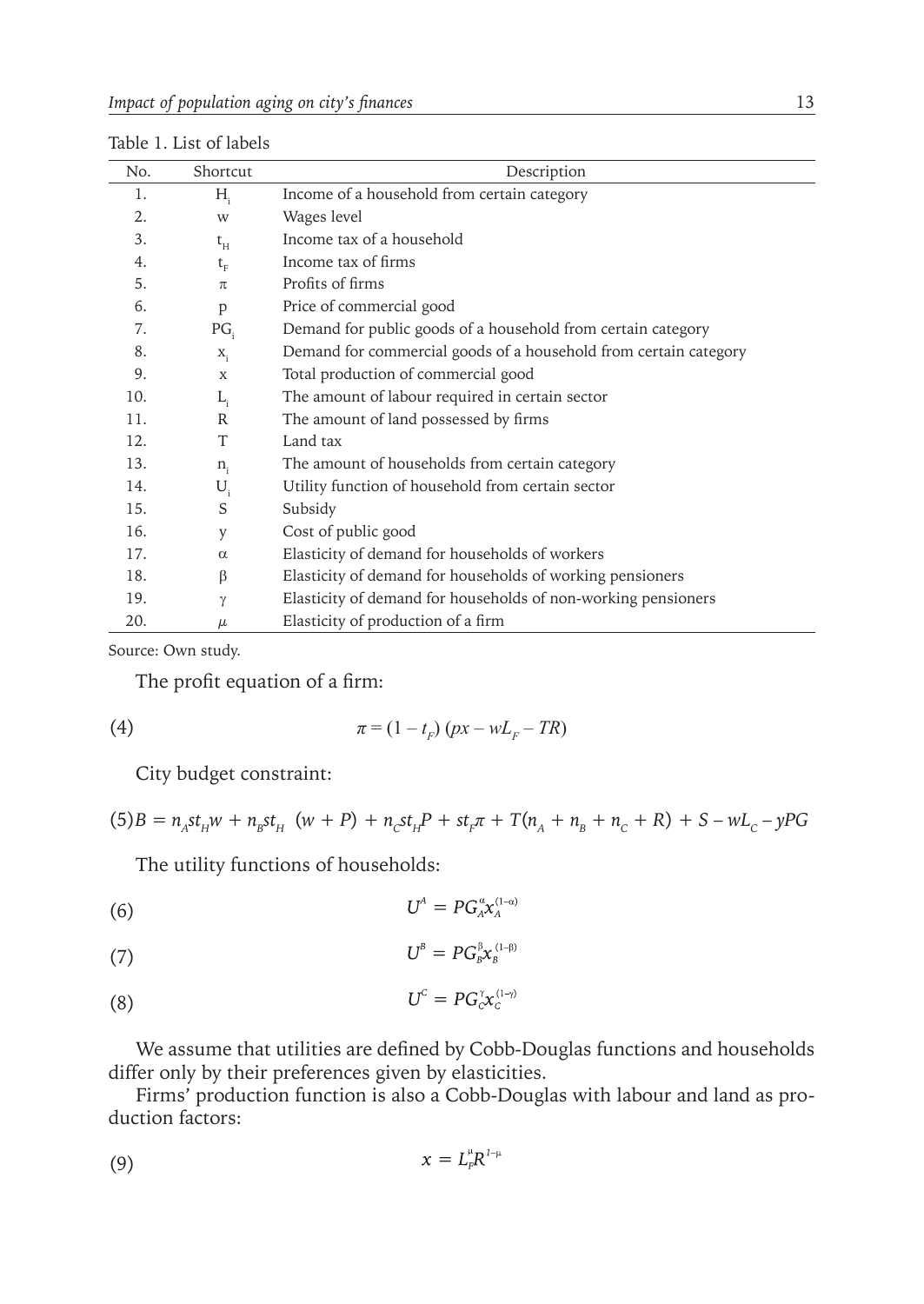where labour demanded by firms is a part of the total labour endowment:

(10) 
$$
L = L_{F} + L_{C} = n_{A} + n_{B}
$$

In our economy there is no unemployment and the endowment of labour is divided between firms and the local government.

In the next step we have to solve optimization problems and derive demands. First, we maximize utilities of households. For type A households we have the following Lagrangian:

(11) 
$$
L(PG_A, x_A) = PG_A^{\alpha} x_A^{(1-\alpha)} + \lambda_A (w(1-t_H) - T - px_A - PG_A)
$$

The first order conditions are:

$$
\frac{\partial L}{\partial PG_A} = 0 \qquad \alpha PG_A^{\alpha-1} x_A^{(1-\alpha)} - \lambda_A = 0
$$

$$
\frac{\partial L}{\partial x_A} = 0 \qquad (1-\alpha) PG_A^{\alpha} x_A^{-\alpha} - \lambda_A p = 0
$$

$$
\frac{\partial L}{\partial \lambda_A} = 0 \qquad w(1-t_H) - T - px_A - PG_A = 0
$$

Solving this set of three equations yields:

(12) 
$$
\begin{cases} \alpha PG_{A}^{\alpha-1} x_A^{(1-\alpha)} \frac{x_A}{PG_A} = \lambda_A \\ x_A = \frac{1-\alpha}{\alpha} \frac{PG_A}{p} \\ PG_A = \alpha [w(1-t_H) - T] \end{cases} \Leftrightarrow \begin{cases} \lambda_A = \alpha^{\alpha} (1-\alpha)^{1-\alpha} p^{\alpha-1} \\ x_A = \frac{1-\alpha}{p} [w(1-t_H) - T] \\ PG_A = \alpha [w(1-t_H) - T] \end{cases}
$$

In the same way we solve utility maximization for two other types of households. After obtaining demands for each type of households, the total demands for public and commercial goods are the sum of all individual demands. Thus:

(13) 
$$
PG = n_A \alpha [w(1 - t_H) - T] + n_B \beta [(w + P)(1 - t_H) - T] + n_C \gamma [P(1 - t_H) - T]
$$

$$
x = n_A \frac{1 - \alpha}{p} [w(1 - t_H) - T] + n_B \frac{1 - \beta}{p} [(w + P)(1 - t_H) - T] + n_C \frac{1 - \gamma}{p} [P(1 - t_H) - T]
$$

Next problem is solving the firm's profit maximization problem subject to labour required for production. In this case the maximization is only subject to the labour because in the static model amount of land is constant: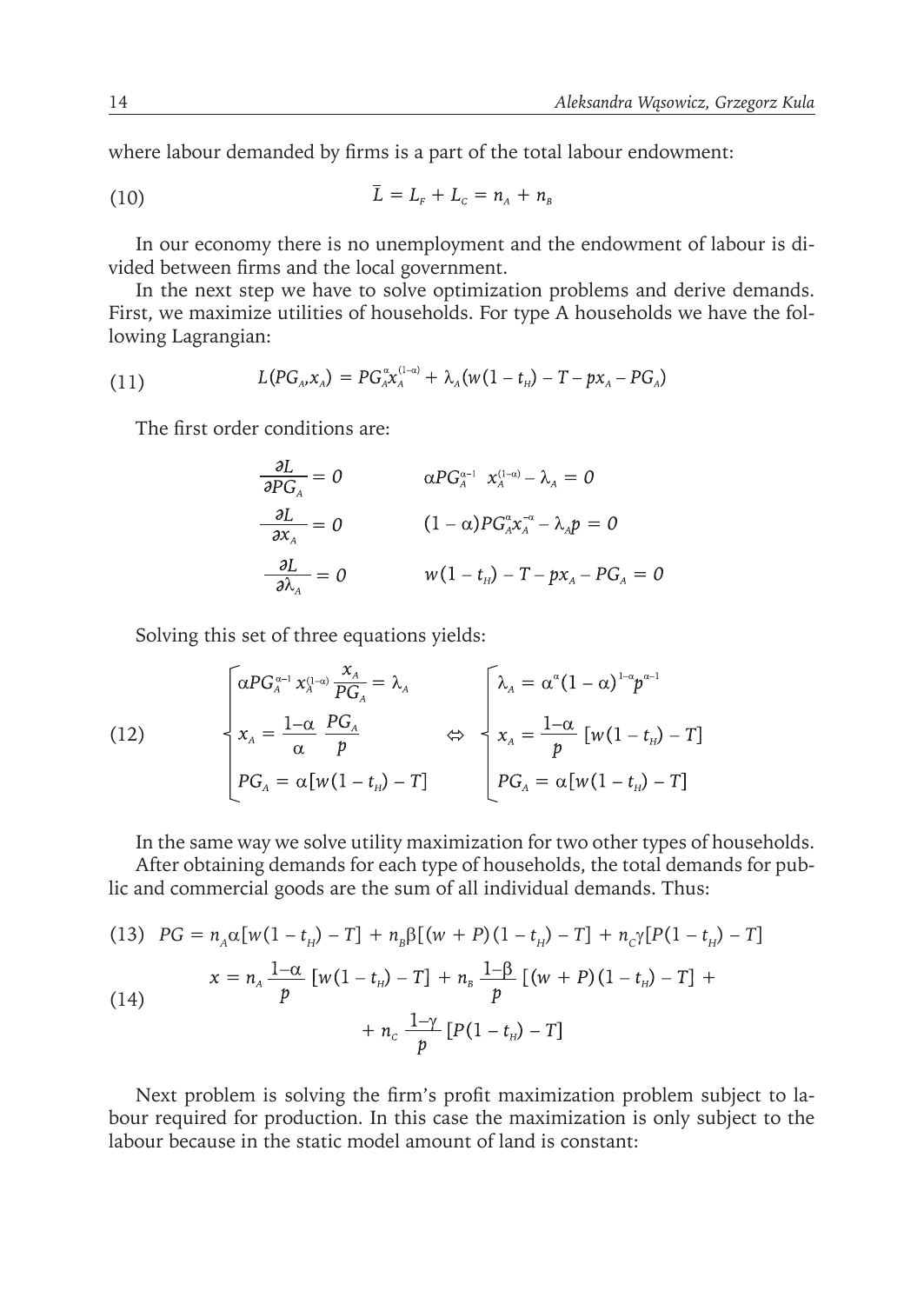$$
\frac{\partial \pi}{\partial L_{F}} = (1 - t_{F}) \frac{\partial (p L_{F}^{\mu} R^{1-\mu} - w L_{F} - TR)}{\partial L_{F}}
$$

$$
= (1 - t_{F}) (p \mu L_{F}^{\mu-1} R^{1-\mu} - w L_{F} - TR) = 0
$$

$$
\Leftrightarrow L_{F} = (\frac{w}{p \mu R^{1-\mu}})^{\frac{1}{\mu-1}}
$$
(15)

Therefore, the labour demand of firms is the function of the level of wages, price, stock of land and elasticity of production. When substituting to the firm production function (9) it results in:

(16) 
$$
x = L_F^{\mu} R^{1-\mu} = \left( \frac{W}{p \mu R^{1-\mu}} \right)^{\frac{\mu}{\mu-1}} R^{1-\mu}
$$

For finding equilibrium price of commercial good it is required to find equilibrium on the commercial good's market. For this purpose it has to be calculated how much firms should produce for fulfilling the demand (14):

$$
(17) \quad \left(\frac{w}{p\mu R^{1-\mu}}\right)R^{1-\mu} = n_A \frac{1-\alpha}{p} \left[ w(1-t_B) - T \right] + n_B \frac{1-\beta}{p} \left[ (w+P)(1-t_B) - T \right] + n_C \frac{1-\gamma}{p} \left[ P(1-t_B) - T \right]
$$

Using this condition we can derive the equilibrium price of the commercial good:

(18) 
$$
p = \left(\frac{W}{\mu}\right)^{\mu} R^{\mu-1} \{n_A(1-\alpha) [w(1-t_H) - T] + n_\beta(1-\beta) [(w+P)(1-t_H) - T] + n_c(1-\gamma) [P(1-t_H) - T] \}^{\mu}
$$

Since we know firms' demand for labour (15), we can calculate equilibrium wage. According to the assumption of perfect competitive market the firms' profit in the equilibrium is equal to zero. In addition the city is wage-taker and accepts the wage set on the market. Therefore by substituting firms' supply of *x* (16), demand for labour (15), and the equilibrium price (18) into firms profit equation (4) we can derive wages:

(19) 
$$
0 = (1-t_F)((\frac{w}{\mu})^n R^{\mu-1} D^{1-\mu} (\frac{w}{p\mu R^{1-\mu}})^{\frac{\mu}{\mu-1}} R^{1-\mu} - w (\frac{w}{p\mu R^{1-\mu}})^{\frac{\mu}{\mu-1}} - TR)
$$

where D is defined as:

(20) 
$$
D = n_A(1-\alpha)[w(1-t_H)-T] + n_B(1-\beta)[(w+P)(1-t_H)-T] + n_C(1-\gamma)[P(1-t_H)-T]
$$

After simplification the result is as follows: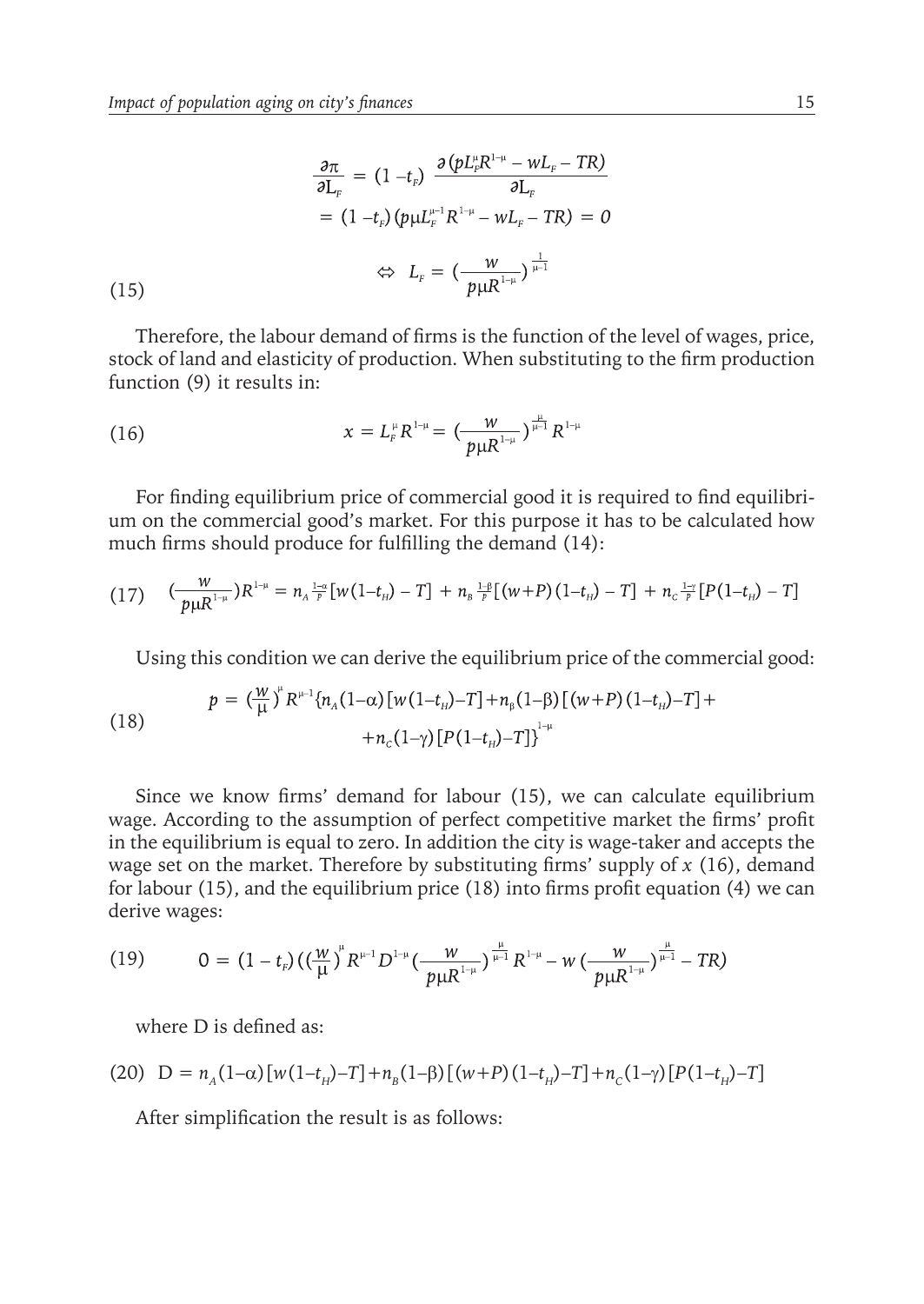$$
w = TR \frac{\mu}{1 - \mu}
$$

Thus, the equilibrium wage depends on the level of land tax, the amount of land owned by the firms and the elasticity of production of a firm. With (21) we can calculate the optimal level of the public good's production. Thus, after computing the equilibrium wage it is possible to find the equilibrium demand for the public good, by substituting (21) into (13):

(22) 
$$
PG = n_A \alpha [TR\frac{\mu}{1-\mu}(1-t_B)-T] + n_B \beta [(TR\frac{\mu}{1-\mu}+P)(1-t_B)-T] + n_c \gamma [P(1-t_B)-T]
$$

The question is what the cost is of producing such an amount of the public good. Since in the equilibrium with perfect competitive market income of firms is equal 0, the city has no revenues from corporate income tax. Substituting (22) into the budget constraint (5), using the balanced budget assumption and knowing how much labour the city is employing from equations (10), (15) and (21), we can derive *y*, i.e. the cost of public good for the city:

$$
n_{A}[TR\frac{\mu}{1-\mu}(st_{H}-1+\mu-\mu t_{H})-T(1-\mu)] +
$$
  
+  $n_{B}[(TR\frac{\mu}{1-\mu}+P)(st_{H}+\mu-\mu t_{H})-TR\frac{\mu}{1-\mu}+T(1-\mu)] +$   
+  $n_{C}[P(st_{H}+\mu-\mu t_{H})+T(1-\mu)]$ }  
(23)  $y = \frac{\mu}{n_{A}\alpha[TR\frac{\mu}{1-\mu}(1-t_{H})-T]+n_{B}\beta[(TR\frac{\mu}{1-\mu}+P)(1-t_{H})-T]+n_{C}\gamma[P(1-t_{H})-T]} - \mu$ 

We have to assess the impact of changes in the number of households in each category on the cost of the public good. Since variables for each type are both in the numerator and the denominator it is enough to compare those expressions to check which one is bigger.

We would expect that an increase in the number of non-working pensioners' households (type C) will increase cost of public good. If this is true, then:

(24) 
$$
\frac{P(st_{H} + \mu - \mu t_{H}) + T(1-\mu)}{\gamma[P(1-t_{H}) - T]} > 1 \Leftrightarrow \mu + \frac{Pst_{H} + T}{P(1-t_{H}) - T} > \gamma
$$

The truth of this inequality depends on the values of elasticity of production of firm, and the elasticity of demand of type C households. The second element on the left hand side of the inequality is positive although smaller than one. Assuming that the elasticity of production with respect to labour is close to one, due to fact that amount of land owned by firms is given, the inequality is true and the increase of non-working pensioners will increase cost of producing public goods significantly.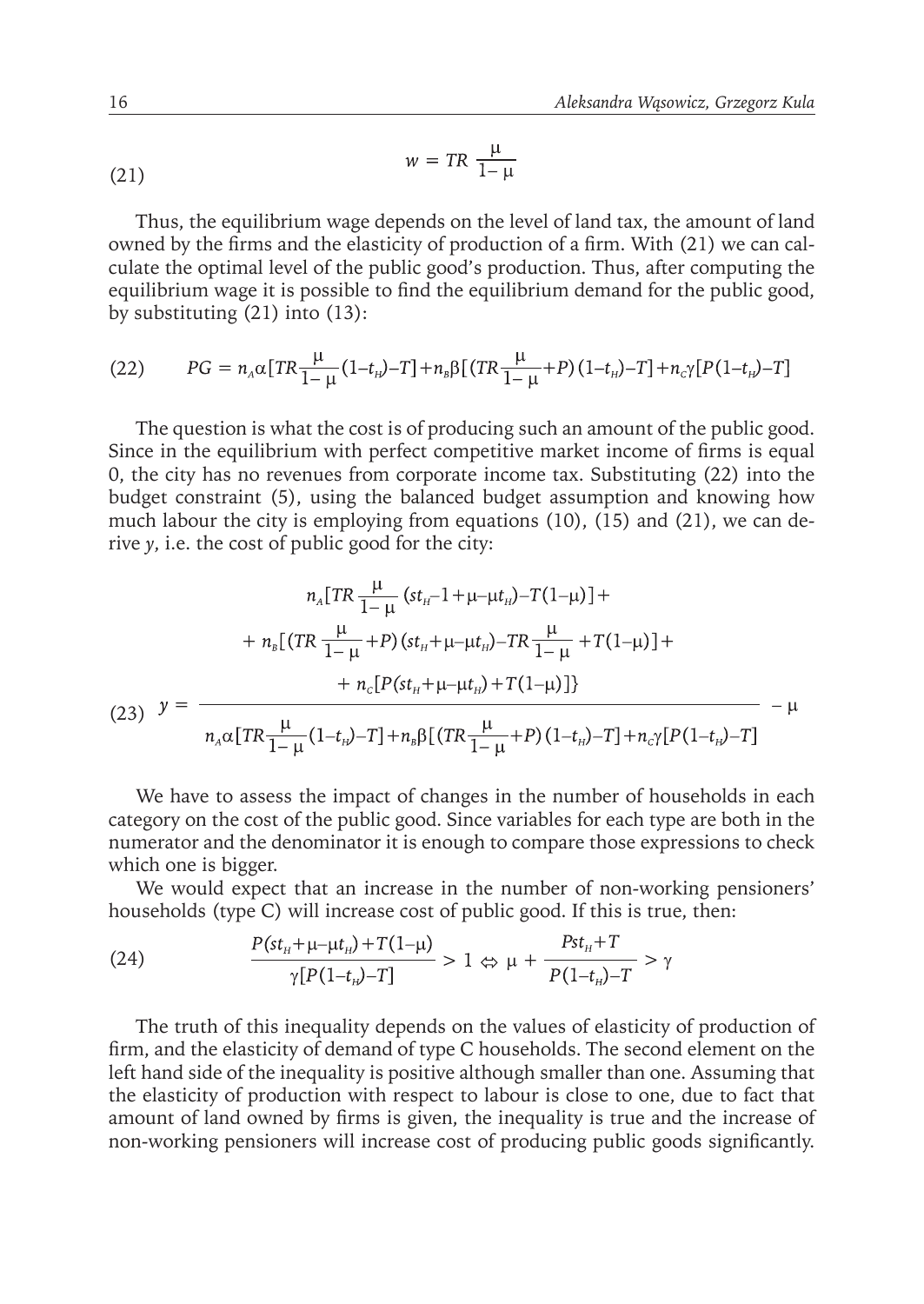Additionally, due to fact that pensions are not big on average, increase in the city budget will be lower than increase in cost of public good.

In case of working households (type A), our initial hypothesis was that an increase in their number will decrease the cost of public good. Consequently, it was expected that:

(25) 
$$
\frac{TR\frac{\mu}{1-\mu}(st_{H}-1+\mu-\mu t_{H})-T(1-\mu)}{\alpha[TR\frac{\mu}{1-\mu}(1-t_{H})-T]}<1\Leftrightarrow \mu-\frac{R\frac{\mu}{1-\mu}(1-st_{H})-1}{R\frac{\mu}{1-\mu}(1-t_{H})-1}<\alpha
$$

The second expression on the left side of the equation is bigger than one: since is bigger than , the numerator is bigger than denominator. Therefore assuming that 0  $<$  1 the expectation is true. Thus, an increase of the number of working adults decreases final cost of public goods and increases city budget due to bigger income tax.

The crucial issue is the impact of increasing number of working pensioners, i.e. type B households, on the cost of public good. Those households pay high taxes, both on wages and pensions, but they are also likely to have higher demand for public goods. We would expect an increase in their number to decrease the cost of public good. Thus, it should be true that:

$$
\frac{(TR\ \frac{\mu}{1-\mu}+P)(st_{H}+\mu-\mu t_{H})-TR\ \frac{\mu}{1-\mu}+T(1-\mu)]}{\beta[(TR\ \frac{\mu}{1-\mu}+P)(1-t_{H})-T]}<1 \Leftrightarrow
$$
\n
$$
\Leftrightarrow \ \mu + \frac{(TR\ \frac{\mu}{1-\mu}+P)st_{H}-T(R\ \frac{\mu}{1-\mu}-1)}{(TR\ \frac{\mu}{1-\mu}+P)(1-t_{H})-T}<\beta
$$

Without knowing values of and the only thing that can be said is that the second element on the left hand side of the second inequality is lower than one. The final outcome depends on relation between and. However, it can be explained in a theoretical way. One possibility is an analysis of the value of pensions. As all forecasts show future pensions will be lower4 , an increase in the number of working pensioners will decrease cost of public good irrespectively to the values of parameters. Moreover, with a value of pension falling to zero the numerator in the second expression on the left hand side will become negative, making it even more likely that inequality (27) is true.

With increasing number of the elderly and decreasing labour force this outcome seems inevitable (see e.g. European Union 2015, pp. 92–94)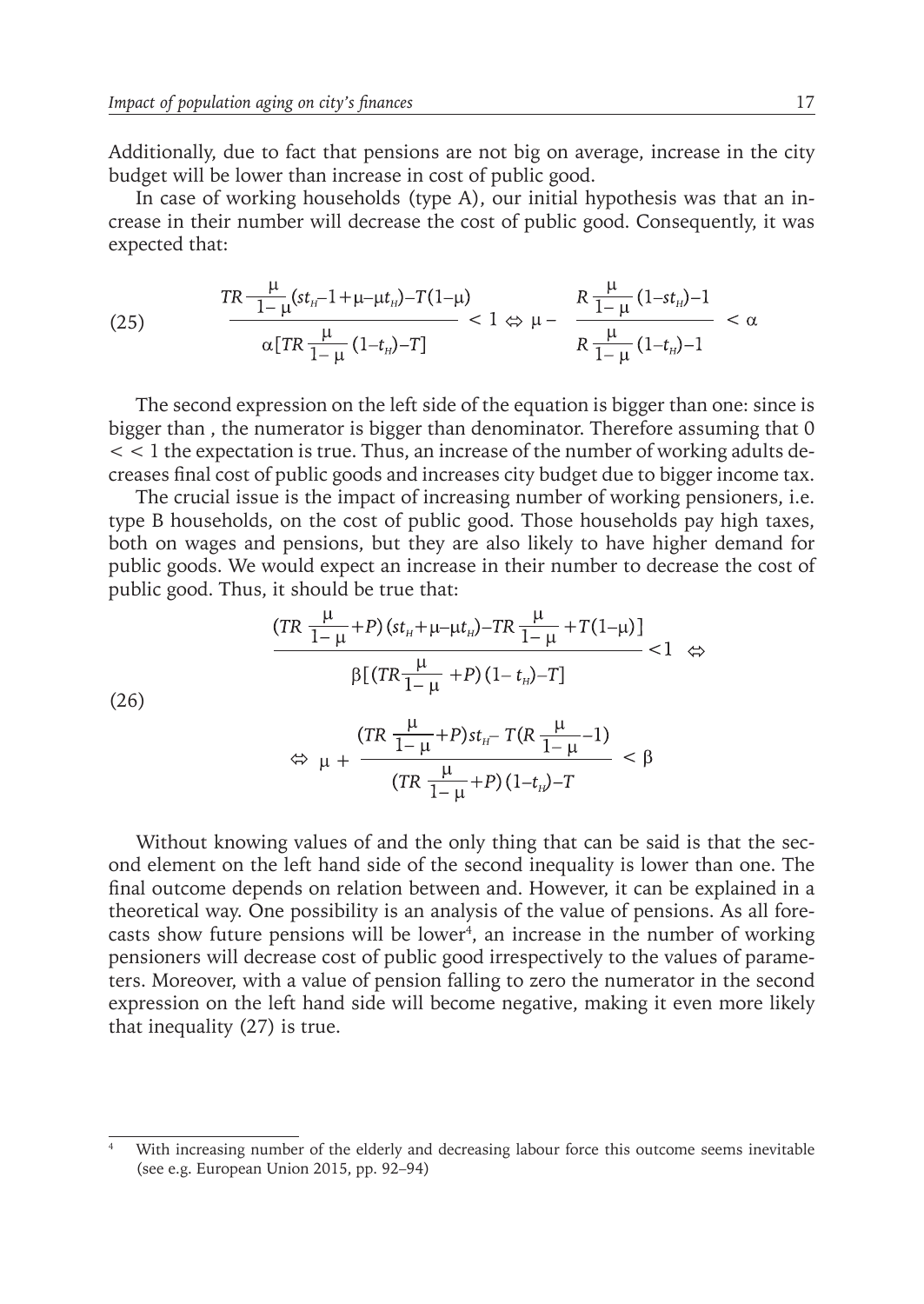## **5. Summary**

The main goal of this paper was to analyse the consequences of aging on a local level. Using a simple general equilibrium model of a city we were able to analyse the impact of aging on city's finances. The outcome of a model is in accordance with theoretical expectations. An increase in the number of non-working pensioners will increase the cost of public goods. On the other hand, an increase in number of working people, independently if they are pensioners or not, will decrease these costs*.* Such results are proving that problem of aging is significant in case of the city. The most interesting outcome concerns the working pensioners. The solution showed that decreasing value of pensions should be followed by an increase in the number of working pensioners, since they will try to improve their income level. This will lead to higher tax revenues and possibly lower demand for public goods, which can actually reduce their costs for the city allowing it to provide sufficient supply.

This result gives evidence to the fact that cities should prepare wise policies, which will convince the elderly to stay active longer. For deriving more information from a model it should be solved numerically on the basis of actual data. However, the analytical solution proved the hypothesis that the population aging has crucial effect on city budget.

The work can be extended by conducting simulations with current data or by development of a model. The most interesting method for making model more complex is adding dynamism. It would allow for inclusion of the accumulation of public goods, capital and migrations. Such development will definitely prove that officials should counteract the effects of population aging with longer time perspective.

## **Bibliography**

- Abdel-Rahman HM, Anas A (2004) Theories of Systems of Cities. In: Henderson JV, Thisse JF (eds.) *Handbook of Regional and Urban Economics*. Elsevier
- Batty M (2008) Cities as Complex System. Scaling, Interactions, Networks, Dynamic and Urban Morphologie. *Working Paper* 131. University College London, Center for Advanced Spatial Analysis, http://discovery.ucl.ac.uk/15183/1/15183.pdf, accessed: April 2015.
- Bielecki M, Goraus K, Hagemajer J, Tyrowicz J (2014) The Sooner The Better The Welfare Effects of the Retirement Age Increase Under Various Pension Schemes. *Working Paper* 2014– 12. University of Warsaw, Warsaw, https://www.wne.uw.edu.pl/files/5514/2244/2323/ WNE\_WP129.pdf, accessed: April 2015.
- Conde-Ruiz J, Galasso V, Profeta P (2005) Early retirement and social security: A long term perspective. *CESifo Working Paper* 1571. https://www.ifo.de/DocCIDL/cesifo1\_wp1571. pdf, accessed: March 2015.
- Engels B, Liu GJ (2011) Social exclusion, location and transport disadvantage amongst non-driving seniors in a Melbourne municipality, Australia. *Journal of Transport Geography* 19(4): 984–996.

European Union (2015) The 2015 Aging Report. *European Economy* 3/2015.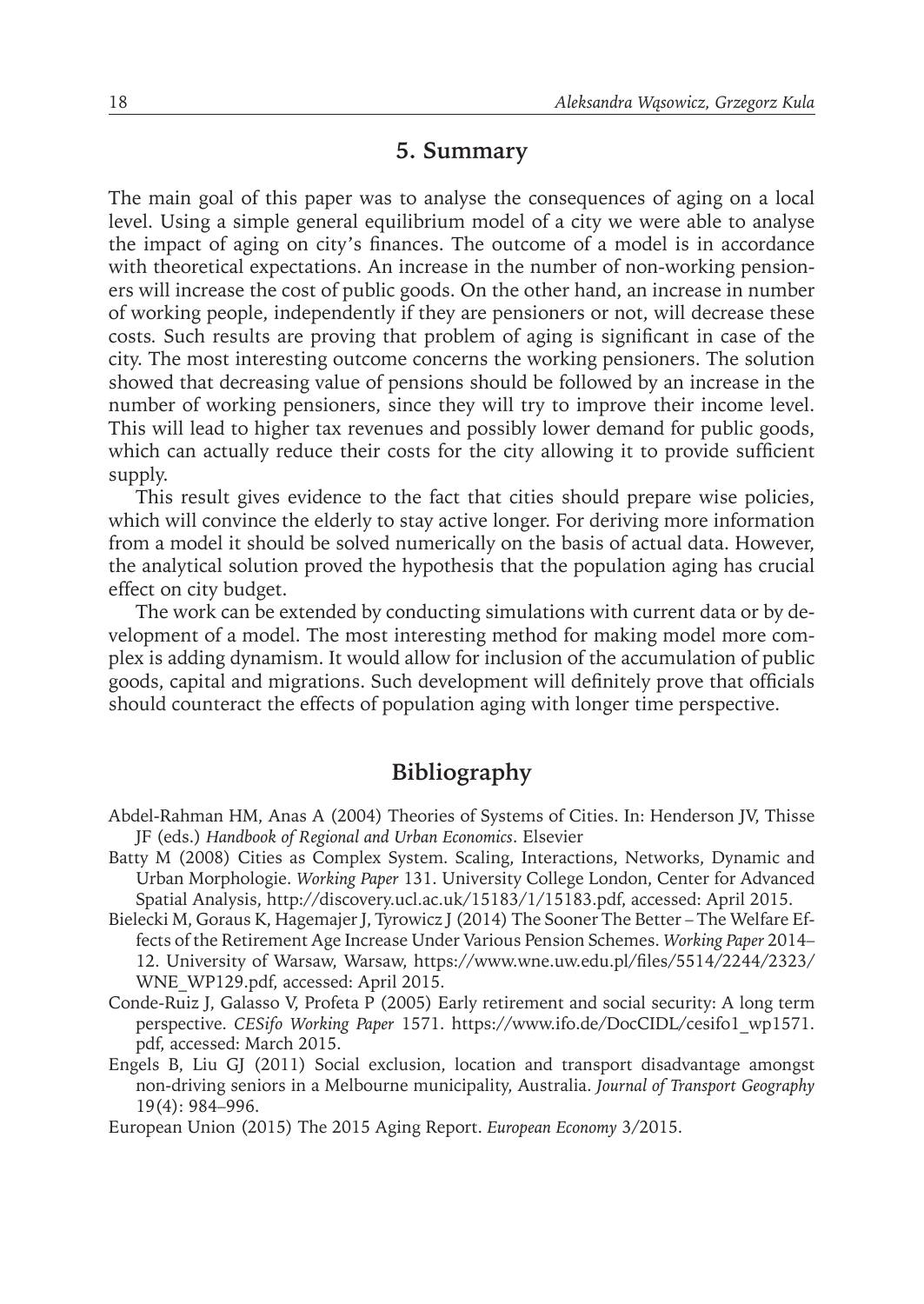- Fernandez-Carro C (2012) Movers or stayers? Heterogeneity of older adults' residential profiles across continental Europe. *European Spatial Research and Policy* 19(1): 17–32
- Gregory T, Patuelli R (2015) Demographic ageing and the polarization of regions an exploratory space–time analysis. *Environment and Planning A*, 47(5): 1192–1210.
- Harberger AC (1962) The Incidence of The Corporation Income Tax. *Journal of Political Economy* 70(3): 215–240.
- Haughwout AF (2004) Land Taxation in New York City: A General Equilibrium Analysis. In: Schwartz AE (ed.) *City Taxes, City Spending: Essays in Honor of Dick Netzer*. Elgar, New York.
- Hiller N, Lerbs OW (2016) Aging and urban house prices. *Regional Science and Urban Economics* 60: 276–291.
- Horridge J (1999) A General Equilibrium Model of Australia's Premier City. *Preliminary Working Paper* IP-74. Monash University Centre of Policy Studies, http://www.copsmodels. com/ftp/workpapr/ip-74.pdf, accessed: February 2015.
- http://apps.who.int/iris/bitstream/10665/67215/1/WHO\_NMH\_NPH\_02.8.pdf, accessed: January 2015.
- Jimeno J, Rojas J, Puente S (2008) Modelling the impact of aging on social security expenditures. *Economic Modelling* 25(2): 201–224.
- Kanaroglou P, Maoh H, Newbold B, Scott D, Paez A (2009) A demographic model for small area population projections: an application to the census metropolitan area (CMA) of Hamilton in Ontario, Canada. *Environment and Planning A*, 41(4): 964–979. http:// journals-1sagepub-1com-1atoz.han.buw.uw.edu.pl/doi/pdf/10.1068/a40172, accessed: March 2015.
- Kim E, Hewings GJD, Nam KM (2014) Optimal Urban Population Size: National vs. Local Economic Efficiency. *Urban Studies* 51(2): 428–445.
- Kopp A (2000) City size distribution and growth. *Discussion Paper* 97. Hamburg Institute of International Economics, http://ageconsearch.umn.edu/bitstream/26303/1/dp000097. pdf, accessed: March 2015.
- Lee R, Edwards R (2002) The Fiscal Effects of Population Aging in the U.S.: Assessing the Uncertainties. In: Poterba JM (ed.) *Tax Policy and the Economy*. National Bureau of Economic Research.
- Lin H, Lee H, Chen P, Hsu S, Lin K, Lee D, Chang C, Hsu S (2013) The potential Crisis of Population Ageing and Low Fertility: GEMTEE Dynamic Computable General Equilibrium. *Population Forecasts and Analysis, Global Trade Analysis Project* Resource 4259. https:// www.gtap.agecon.purdue.edu/resources/download/6470.pdf, accessed: February 2015.
- Maoh H, Kanarolglou P, Scott D, Paez A, Newbold B (2007) IMPACT: An Integrated GIS-Based Model for Population Aging Consequences in Transportation. *Working Paper* 27. McMaster University, Center for Spatial Analysis, http://www.academia.edu/2890089/ IMPACT An integrated GIS-based model for simulating the consequences of demographic changes and population ageing on transportation, accessed: April 2015. OECD (2015) *Ageing in Cities*. OECD Publishing, Paris.
- Olberek-Żyła M 2013) Zmiany demograficzne w aglomeracji Bielska-Białej (Demographic changes in Bielsko-Biała agglomeration). *Wiadomości Statystyczne* 11/2013: 52–71.
- Podogrodzka M (2013) Demografia małych miast Polski wybrane zagadnienia (Demography of Polish small cities – selected issues). *Studia Ekonomiczne* 144: 147–164.
- Productivity Commission (2013) *An Ageing Australia: Preparing for the Future*. Commission Research Paper, Canberra. http://www.pc.gov.au/research/completed/ageing-australia/ ageing-australia.pdf, accessed: March 2015.
- Rappaport J (2006) Consumption Amenities and City Crowdedness. *Working Paper* 06–10. The Federal Reserve Bank of Kansas City, Economic Research Department, https://www. kansascityfed.org/Publicat/Reswkpap/PDF/RWP06-10.pdf, accessed: March 2015.